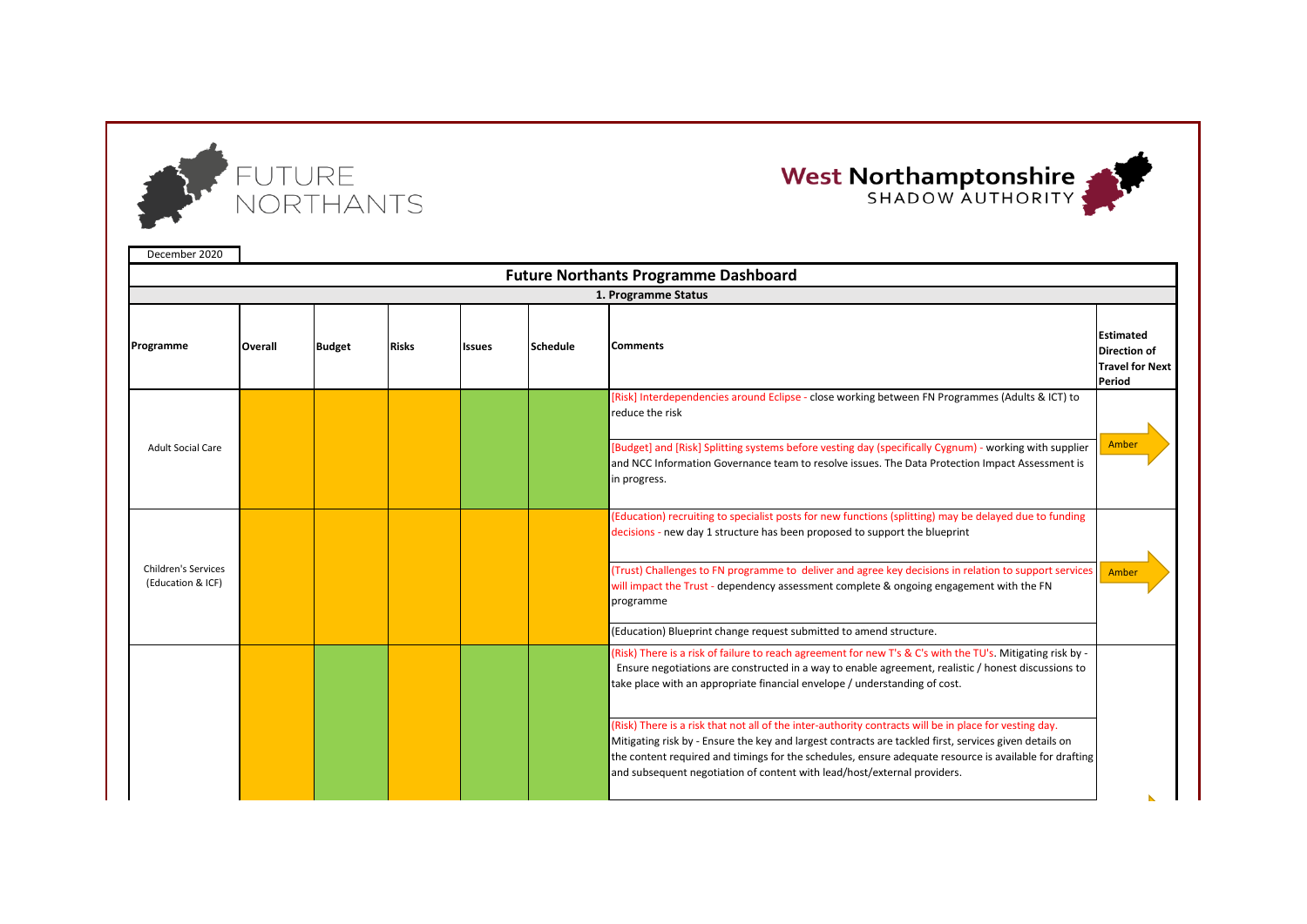| Corporate                     |  |  | (Risk) There is a risk that we will not be GDPR compliant on Day 1 regarding the split of NCC data,<br>which could result in ICO investigation, fines and reputational damage. Mitigating risk by - A formal<br>letter has been sent to the ICO advising them of the situation, and seeking a conversation. Access<br>controls and mitigating actions are also being investigated and put in place to ensure compliance with<br>GDPR.                                                                                                                                                                                                                                                                                           | Amber |
|-------------------------------|--|--|---------------------------------------------------------------------------------------------------------------------------------------------------------------------------------------------------------------------------------------------------------------------------------------------------------------------------------------------------------------------------------------------------------------------------------------------------------------------------------------------------------------------------------------------------------------------------------------------------------------------------------------------------------------------------------------------------------------------------------|-------|
|                               |  |  | (Risk) There is a risk that the finance/ERP system will not be fully in place for Day 1, because of the<br>time available to implement a total ERP system from 8 existing councils and many multiple legacy<br>systems - which may mean that workarounds will need to be found for the required personnel<br>management/payroll of the authorities. Mitigating Risk by -Supporting the ERP assumptions and<br>principles proposal and early testing indicates this is going well, however cannot close until<br>parallel payroll testing is complete.                                                                                                                                                                           |       |
|                               |  |  | [Budget] Risk that resources not fully available within the Project and SME time to support<br>implementations - resource plan in place and SME's engaged. Temperature check with SME's on level<br>of work and demand was positive now and for the future                                                                                                                                                                                                                                                                                                                                                                                                                                                                      |       |
| Customer Contact &<br>Digital |  |  | [Budget] Risk that routing between back office systems /website/telephony is not set up correctly for<br>day 1 - routing being tested by users/SME's/customer service advisors. Interactive voice response<br>(e.g. press 1 for or press 2 for) routing is built in house so can amend quickly. Website user testing<br>begins in January. Built in drop-out routes (which means there will options for customers to go to<br>general enquiries, hold for an advisors. Etc. if they do not know which option to select) and warm<br>handover processes will be implemented                                                                                                                                                      | Green |
|                               |  |  | (Risk) Work is underway with the relevant service areas to identify their ICT systems and<br>which hold personal and sensitive data. As there are over 50 systems there will not be<br>technical solutions for all systems by Vesting Day. North & West Monitoring officers along<br>with elected officers to seek advice from the ICO.                                                                                                                                                                                                                                                                                                                                                                                         | Amber |
|                               |  |  | [Schedule] Risk MS365 roll out across NCC not being on schedule due to configuration requirements<br>3rd party specialist completing health check on Ncloud and NCC ICT visiting 43 sites to upgrade<br>systems<br>(Risk) There are a range of specialist skillsets/experience that are urgently required i.e. SharePoint &                                                                                                                                                                                                                                                                                                                                                                                                     |       |
| ICT                           |  |  | Cyber Security specialists. If these skillsets cannot be identified internally then we will need to<br>procure resources externally.                                                                                                                                                                                                                                                                                                                                                                                                                                                                                                                                                                                            |       |
|                               |  |  | (Risk) With new methods of communication for users both inside and outside their authorities, and as<br>we go through a period of significant change, we are more vulnerable to cyber security risks. The ICT<br>managers are developing a number of measures to put in place, including communicating the top 10<br>do's and don'ts for users to educate them to help further embed security / cyber security good<br>practice. There is an urgent need to bring in a Cyber Security specialist as current in-house knowledge<br>of and ability to mitigate the potential for cyber-attacks / risks are comparatively weak given the<br>significant degree of change taking place and the elevated threat from cyber criminals | Amber |
|                               |  |  |                                                                                                                                                                                                                                                                                                                                                                                                                                                                                                                                                                                                                                                                                                                                 |       |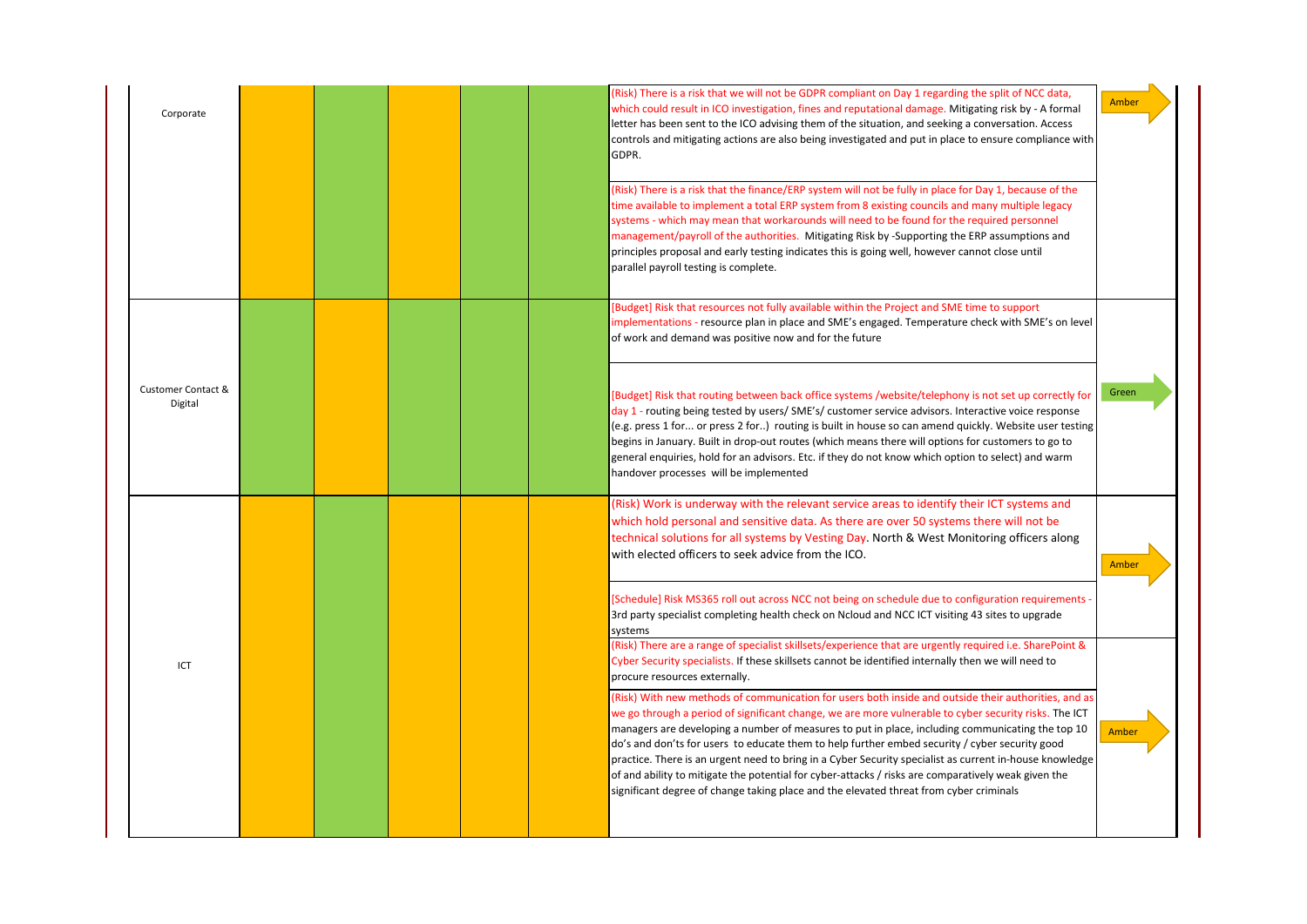|              | (Schedule) The various activities required to deliver the annual Statutory Accounts for sovereign<br>authorities will extend well beyond vesting day and resourcing this activity needs to be<br>agreed. Ensure a dedicated closedown resource for a considerable period of time post April 2021<br>with an agreed approach towards their management and oversight.                                                                                                                                                                                                                                                                                                                                                                                                  | Amber |
|--------------|----------------------------------------------------------------------------------------------------------------------------------------------------------------------------------------------------------------------------------------------------------------------------------------------------------------------------------------------------------------------------------------------------------------------------------------------------------------------------------------------------------------------------------------------------------------------------------------------------------------------------------------------------------------------------------------------------------------------------------------------------------------------|-------|
| Finance      | (Schedule) Assessment of Finance project work to be undertaken for Day 1 indicates significant input<br>will be required from Finance SMEs. This may be further compounded by dependency on a number<br>of key individuals with the relevant SME knowledge. Allocation of dedicated resource, work<br>prioritisation, release and backfill of resources where possible.<br>(Risk) Further work to do on how loans and investments will be disaggregated between the two UAs.<br>Clarification required on approach before Banks engaged. Dependency on MRP and balance sheet<br>work. Plans and timescales are dependent on approach. Proposals to engage 3rd party Treasury<br>advisors to support this work. Timing on MRP and Balance Sheet work to be confirmed. | Amber |
| Place - West | (Risks) Change freeze in effect. Capacity in IT programme flagged as major issue. Ensure that<br>necessary works are absolutely essential. Discussion disaggregation requirements 14/12/2020 to<br>identify approach for day one on NCC systems requiring potential disaggregation and costs.                                                                                                                                                                                                                                                                                                                                                                                                                                                                        | Amber |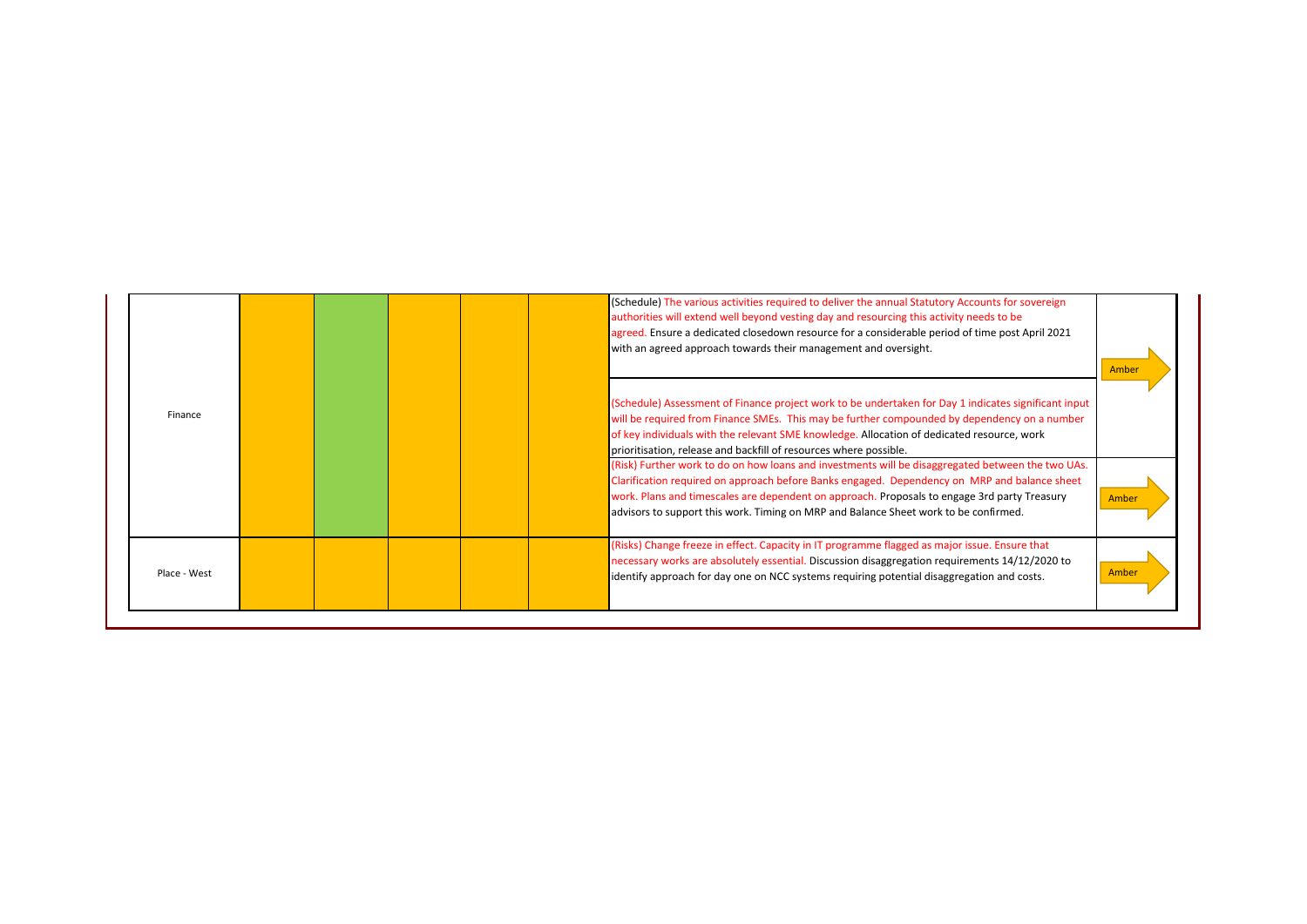|                                 |           |           |            | 2. Finance      |           |           |                |              |                         |              |
|---------------------------------|-----------|-----------|------------|-----------------|-----------|-----------|----------------|--------------|-------------------------|--------------|
|                                 |           |           |            |                 |           |           |                |              | <b>Year End Outturn</b> | Variance     |
|                                 | 2019/2020 | 2020/2021 | 2021/2024  | Total           | 2019/2020 | 2020/2021 | 2021/2024      | <b>Total</b> | projection              | Under/(Over) |
| <b>Staff Costs</b>              | £3,047    | £5,697    | £8,301     | £17,045         |           |           |                |              | £5,697                  | £0           |
| <b>Other Costs</b>              | £1,390    | £4,948    | £8,400     | £14,738         |           |           |                |              | £4,758                  | £190         |
| <b>Total Programme Costs</b>    | £4,437    | £10,645   | £16,701    | £31,783         |           |           |                |              | £10,455                 | £190         |
|                                 |           |           | Investment |                 |           |           | <b>Savings</b> |              |                         |              |
| <b>Business Rates Retention</b> | £2,536    | £7,802    | £4,662     | £15,000         | £1,626    | £2,246    | £32,747        | £36,619      | £1,452                  | £794         |
| <b>NCC Transformation</b>       | £2,273    | £4,250    | £0         | £6,523          | £33,281   | £12,235   | £2,313         | £47,829      | £12,020                 | £215         |
| <b>Grand Total</b>              | £9,246    | £22,697   | £21,363    | £53,306         | £34,907   | £14,481   | £35,060        | £84,448      | £13,472                 | £819         |
|                                 |           |           |            | <b>Comments</b> |           |           |                |              |                         |              |

| Last period figures, updated figures to follow. |  |  |  |
|-------------------------------------------------|--|--|--|
|-------------------------------------------------|--|--|--|

|         |           |             |                                                                                                                                              | 3. Enterprise Risk Register Updates by Exception |           |                                                                                                                                                         |           |                    |
|---------|-----------|-------------|----------------------------------------------------------------------------------------------------------------------------------------------|--------------------------------------------------|-----------|---------------------------------------------------------------------------------------------------------------------------------------------------------|-----------|--------------------|
| ID      | Raised by | Date Raised | Risk assessment                                                                                                                              | Impact                                           | RAG Score | <b>Mitigating Action</b>                                                                                                                                | Rag Score | Owner              |
| Ent-055 | Finance   | 30/11/2020  | Orders being raised outside of ERP/AP<br>process, compounded by lack of clarity<br>around approval routes until Tier 1-3 is<br>recruited to. | Accruals may be inaccurate                       | 16(R)     | Assess volume magnitude with<br>relevant budget owners /<br>managers; use Tier 1-3 posts with<br>no names yet and use 'as is'<br>structure with Tier 4+ | 12(A)     | <b>Barry Scarr</b> |

|                                                     | 4. Day 1 Critical Products                                                                                                                                                     |
|-----------------------------------------------------|--------------------------------------------------------------------------------------------------------------------------------------------------------------------------------|
|                                                     | Critical products where implementation should have started but has not:                                                                                                        |
|                                                     | No critical products reported at this status                                                                                                                                   |
|                                                     | Critical products where implementation progress is of concern:                                                                                                                 |
| ICT IC11: Business Systems                          |                                                                                                                                                                                |
|                                                     | Disaggregation of NCC data and systems may result in data protection and GDPR breaches - Monitoring Officers North and West now leading and overseeing this as Day One risk is |
| Corporate C17: Data sharing protocols & agreements  | increasing                                                                                                                                                                     |
|                                                     |                                                                                                                                                                                |
|                                                     | Critical products where progress is under increased watch                                                                                                                      |
| Corporate C15: Lead authority and hosted agreements | Lead authority and hosted service agreements need to be in place for Day 1, further additional legal capability and capacity being secured                                     |
|                                                     |                                                                                                                                                                                |
| Corporate C22: Existing contracts (transfer of)     | Current contracts required for Day 1 must be transferred for Day 1, all required work now underway with no issues projected for Day 1                                          |
|                                                     |                                                                                                                                                                                |
|                                                     | 5. Day 1 Service Readiness                                                                                                                                                     |
|                                                     | Services where implementation should have started but has not                                                                                                                  |
|                                                     | None                                                                                                                                                                           |
|                                                     | Services where implementation progress is of concern                                                                                                                           |
|                                                     | None                                                                                                                                                                           |
|                                                     | Services where implementation progress is under increased watch                                                                                                                |
|                                                     | None                                                                                                                                                                           |
|                                                     |                                                                                                                                                                                |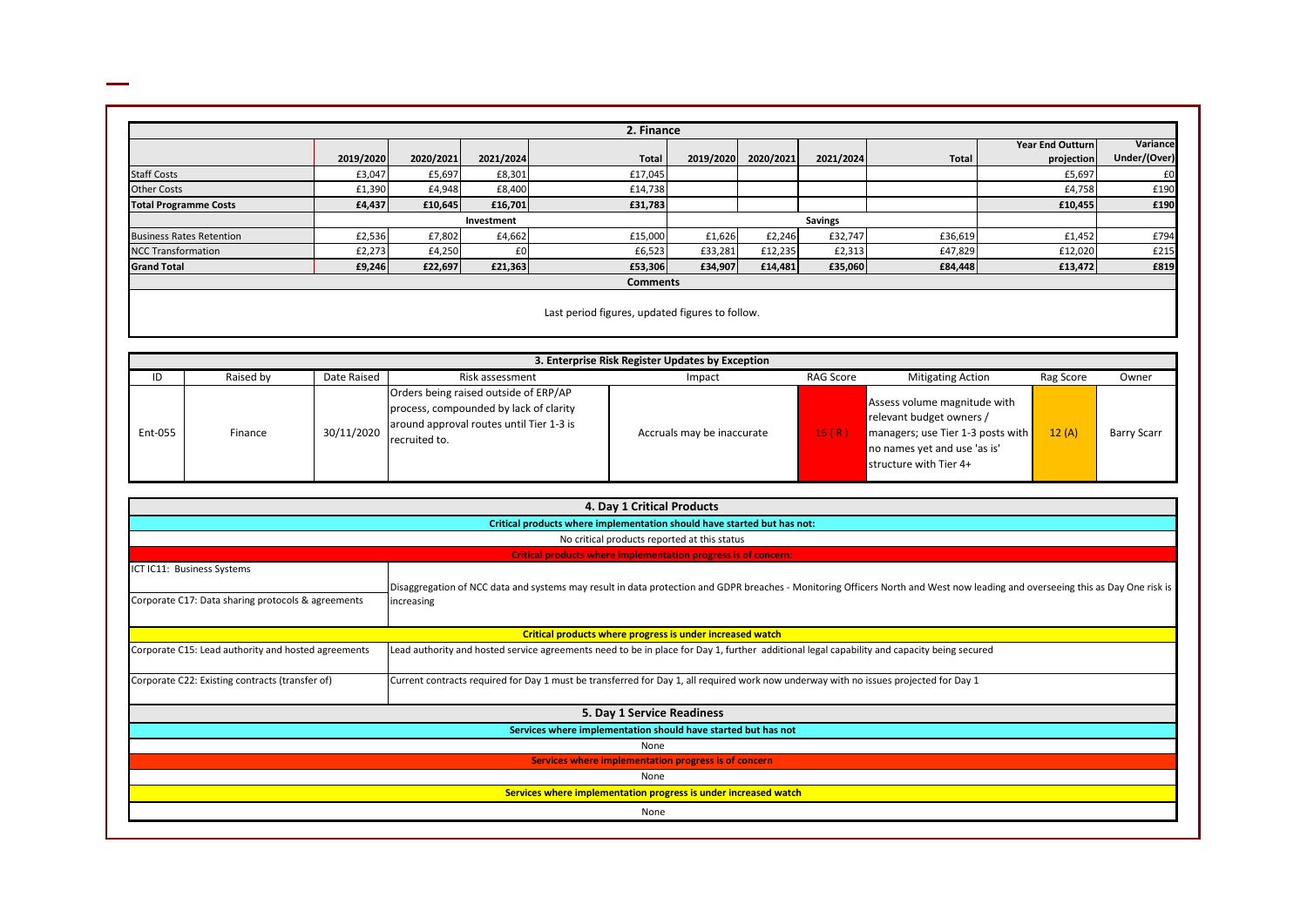|                                                                                                                                         | <b>6. Achievements</b>                                                                                                                                                    | 7.Opportunities                                              |                                                                                                                                                                                                      |  |  |
|-----------------------------------------------------------------------------------------------------------------------------------------|---------------------------------------------------------------------------------------------------------------------------------------------------------------------------|--------------------------------------------------------------|------------------------------------------------------------------------------------------------------------------------------------------------------------------------------------------------------|--|--|
| Description                                                                                                                             | Impact                                                                                                                                                                    | Description                                                  | Impact                                                                                                                                                                                               |  |  |
| Process in place to provide staff with new ID cards                                                                                     | Staff will have updated ID Cards for Day 1 and will be able Aggregated staff alert (potential violent persons)<br>to access their required workspaces                     | process/system/register                                      | Increased workforce safety                                                                                                                                                                           |  |  |
| Adults: L&D Inclusion hubs now live                                                                                                     | Further progress for L&D customers                                                                                                                                        | Alignment of fees/charges and concessionary<br>arrangements  | Clear and simple information and pricing for<br>customers                                                                                                                                            |  |  |
|                                                                                                                                         |                                                                                                                                                                           | Gain insight from the data we hold on customers              | Improve service delivery and customer outcomes                                                                                                                                                       |  |  |
|                                                                                                                                         |                                                                                                                                                                           |                                                              |                                                                                                                                                                                                      |  |  |
|                                                                                                                                         | 8. Risks                                                                                                                                                                  |                                                              | 9. Issues                                                                                                                                                                                            |  |  |
| Description<br>Risk of failure to reach agreement for new T's & C's<br>with the TU's.                                                   | Mitigation<br>Ensure negotiations are constructed in a way to enable<br>agreement, realistic / honest discussions to take<br>place with an appropriate financial envelope | Description<br>Business Systems and Data Sharing Agreement's | Mitigation<br>Work is in progress to identify which systems hold<br>sensitive data and realise technical solutions for as<br>many systems as possible before vesting day.<br>Seeking advice from ICO |  |  |
| Due to new methods of communication for users<br>inside and outside of the authorities, there is an<br>increased risk of cyber security | ICT Managers putting mitigation into place to educate<br>users on best practice and security measures, for e.g. top<br>10 do's and don'ts                                 |                                                              |                                                                                                                                                                                                      |  |  |
| Insufficient capacity of SME's to provide input<br>required to deliver Day 1 project work                                               | Allocation of dedicated resources and prioritisation of<br>work                                                                                                           |                                                              |                                                                                                                                                                                                      |  |  |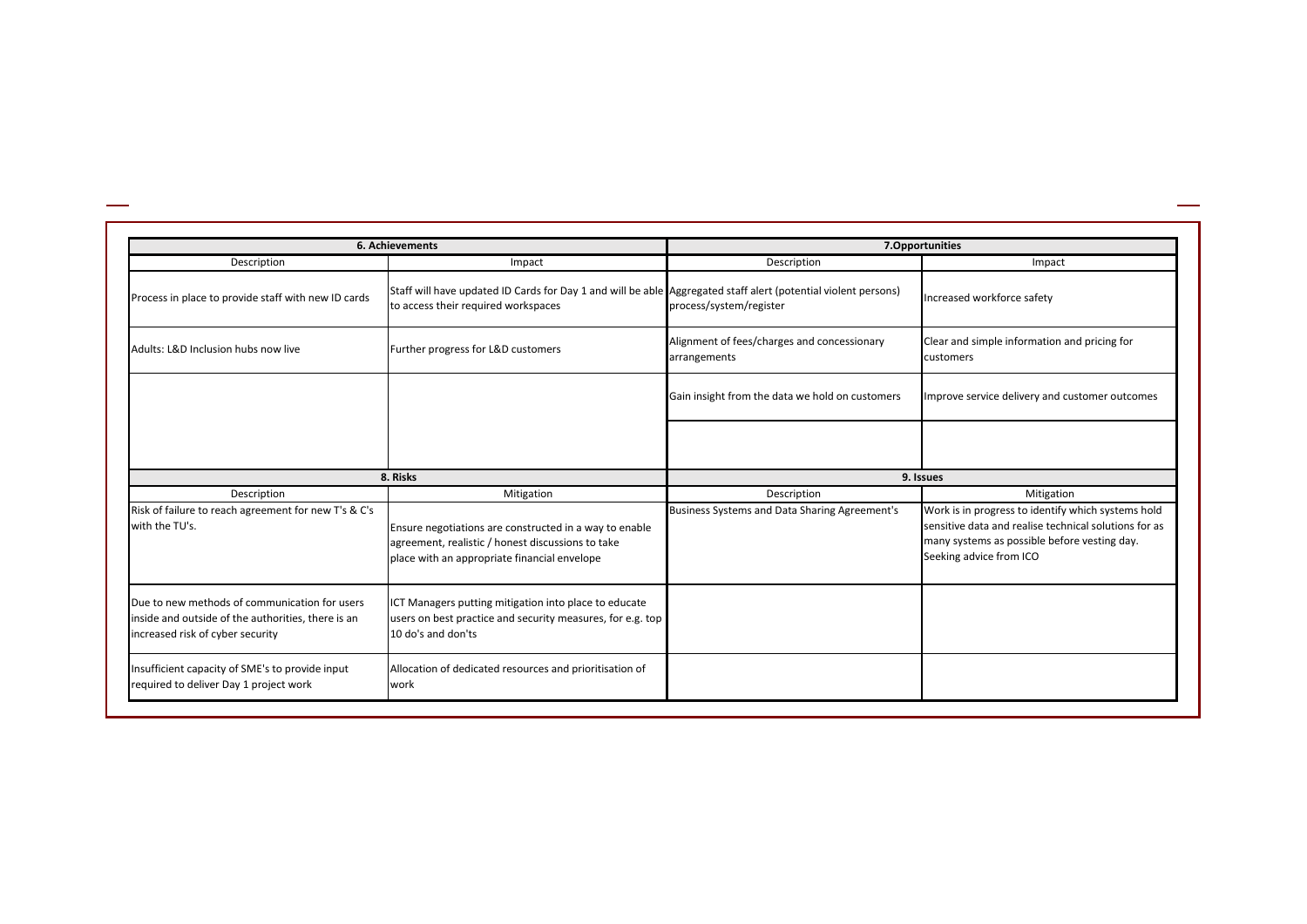|                                                                                           | 10. Change                                                                                                                                                                                                                                                                                                                                                                                                     |
|-------------------------------------------------------------------------------------------|----------------------------------------------------------------------------------------------------------------------------------------------------------------------------------------------------------------------------------------------------------------------------------------------------------------------------------------------------------------------------------------------------------------|
| You said: We need simple, logical, accessible information about what's happening on Day 1 |                                                                                                                                                                                                                                                                                                                                                                                                                |
| without access to technology.                                                             | We did : Developed and launched 'Facts about' information sheets and hosting platform using feedback from project managers and chan ge champions to focus on priority areas. The sheets are also printable for those                                                                                                                                                                                           |
|                                                                                           | You said: Managers need Implementation Guidance laying out what services need to do and when, and also what doesn't need to be done, so they can prepare appropriately.                                                                                                                                                                                                                                        |
|                                                                                           | We did: Supported testing and launch of the Implementation Guidance, and management of feedback channels. Ensuring managers are supported and 2 way communication encouraged. Change Managers will<br>support Service Managers in the completion of tasks through a range of tools, coaching and deploying change champions where and when needed. Developed change management framework to be used alongside. |
| You said: We need to liaise with the Trades Unions                                        |                                                                                                                                                                                                                                                                                                                                                                                                                |
|                                                                                           | We did: We've worked closely with the unions and engaged with them fully on the facts about information sheets.                                                                                                                                                                                                                                                                                                |
|                                                                                           | You said: Not always sure of the best places to source the right information and support on relevant Future Northants topics                                                                                                                                                                                                                                                                                   |
|                                                                                           | We did: Produced and published infographic which signposts the best places to find information and where to find support.                                                                                                                                                                                                                                                                                      |
|                                                                                           | What's happening in January:                                                                                                                                                                                                                                                                                                                                                                                   |
|                                                                                           | Winter series of Gearing up for Change workshops with Transformation Directors underway, complete 28 <sup>th</sup> January 2021:                                                                                                                                                                                                                                                                               |
|                                                                                           | • Champions welcomed the openness of the conversations with our new Transformation Directors, impact being myth busting, reassurance and strengthening trust                                                                                                                                                                                                                                                   |
| associated with change.                                                                   | • Champions explored information sources and enjoyed bitesize learning on how to use a range of facilitation and influencing techniques to minimise resistance and manage challenging behaviours                                                                                                                                                                                                               |
| Planning next tranche of engagement activities, i.e. Live Q&A's focused on managers       |                                                                                                                                                                                                                                                                                                                                                                                                                |
|                                                                                           | Reach and Engagement campaign for those colleagues who do not have access to technology or the internet                                                                                                                                                                                                                                                                                                        |
| Working with champions to support role out of ERP:                                        | • approx. 60 to be recruited from current Champion population and trained to support roll out.                                                                                                                                                                                                                                                                                                                 |
| Co-ordinate launch of new IT Policies to ensure a consistent approach                     |                                                                                                                                                                                                                                                                                                                                                                                                                |
|                                                                                           | Workstream specific 'check-in and chat' activities and newsletters continuing, including Customer and Digital, Finance, Adult Social Care, Public Health.                                                                                                                                                                                                                                                      |